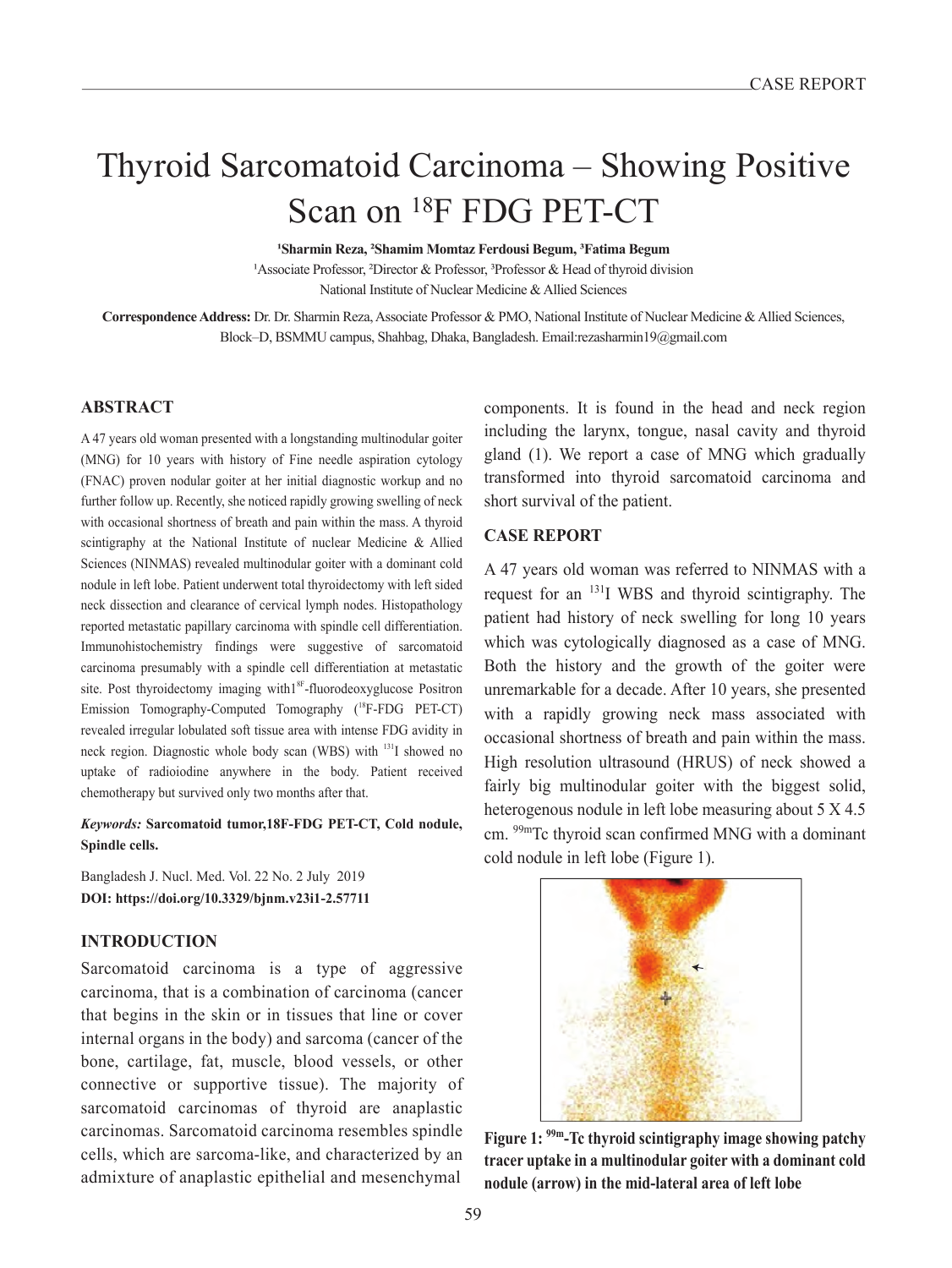Patient underwent total thyroidectomy with neck dissection for the clearance of neck lymph nodes of level V. Histopathology reported well differentiated papillary thyroid carcinoma (classical) with metastatic lymph nodes having spindle cell differentiation. Differential diagnosis was spindle cell neoplasm as a separate entity. Immunohistochemistry (IHC) findings were suggestive of sarcomatoid carcinoma with presumable spindle cell differentiation at metastatic site. Molecular marker cytokeratine/pankeratin was positive. Beside these, Vimentin (a structural protein encoded by the VIM gene in humans) was also positive. However, S 100 and Thyroid Transcription Factor 1 (TTF 1) were negative. Whole body18F-FDG PET-CT scan showed absent thyroid gland (thyroidectomized), irregular lobulated soft tissue density mass (Figure 2)



**Figure 2: Sagittal section image of the whole body 18F- FDG PET-CT with intense metabolic activity (arrow) in the left side of the neck**

with intense FDG avidity at the left paratracheal region measuring about 8 X5X6 cm and SUV max: 26.0 (Figure 3, 4 & 5) and appeared to be invading the trachea and pushing the trachea towards right.



**Figure 3: Coronal section image of the whole body 18F-FDG PET-CT with intense metabolic activity (yellow arrow) in the left paratrachel region of the neck**



**Figure 4: Transverse section image of neck showing intense FDG uptake in 4th cervical vertebral region**



**Figure 5: Sagittal section image of neck region showing intense FDG avidity in an irregular shaped area**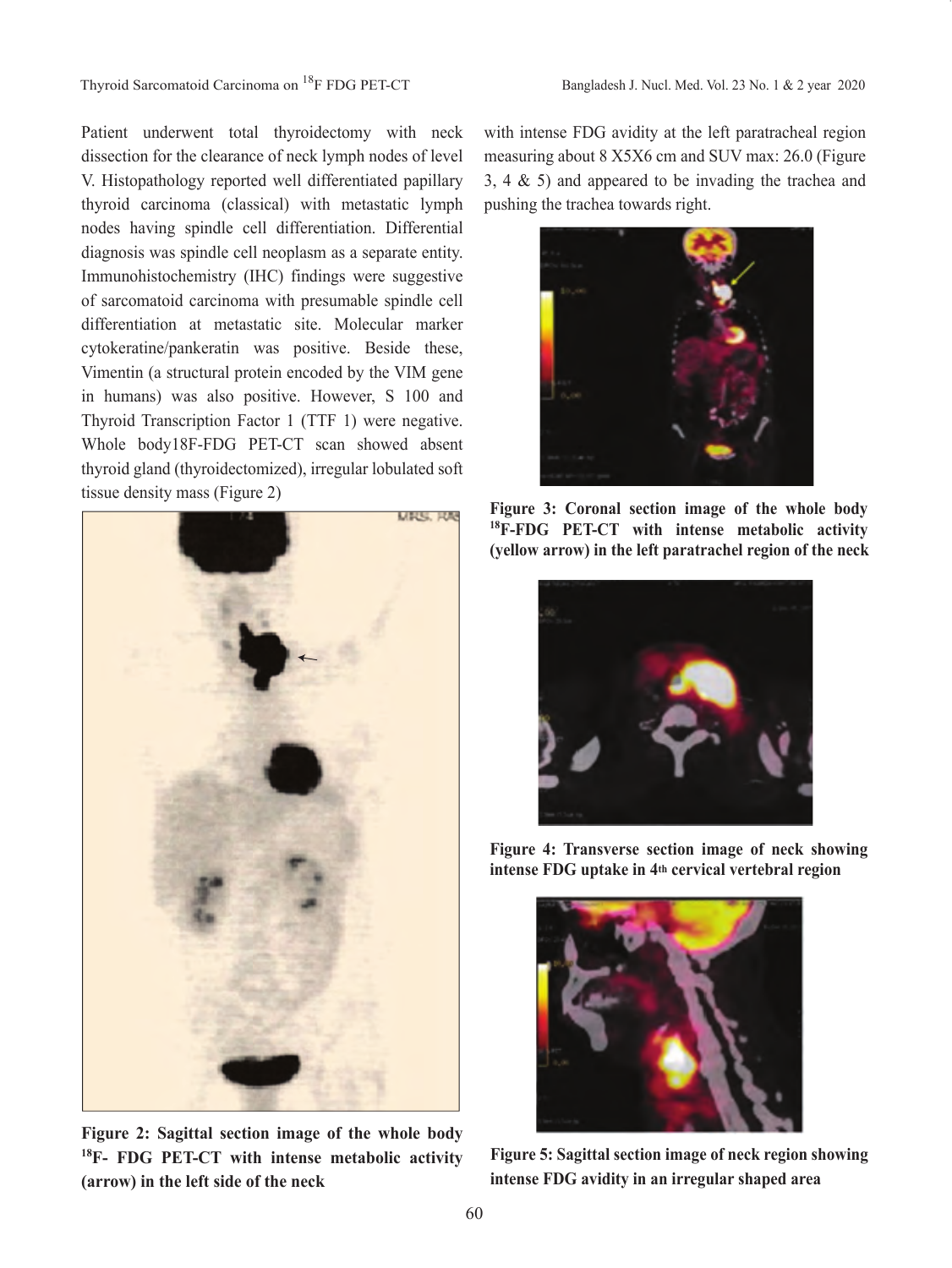Multiple discrete FDG avid lymph nodes were seen on left side of the neck at level II (SUV max: 4.5). FDG avid (SUV max: 9.9) soft tissue mass lesion appeared to be involving the left vocal cord. FDG avid nodules were present in the right lower lung with bilateral mild pleural effusion and mild hepatosplenomegaly. Patient was clinically staged as stage IV. Unfortunately, there was no scope of radioiodine therapy as the diagnostic WBS with <sup>131</sup>I showed no uptake and reported as negative. Chemotherapy with injection Doxorubicin and cisplatin continued under oncologist's supervision but patient could tolerate only few and survived two months after the diagnosis.

## **DISCUSSION**

Carcinoma of the thyroid gland arising from follicular cells comprises about 95% of all thyroid tumors. The most common forms of thyroid malignancy are papillary and follicular carcinoma and also known as "Well differentiated thyroid carcinoma" (WDTC) with an overall survival (OS) rate of more than 90%. On the other hand, Hurthle cell carcinoma have an OS of 1.2-10% and anaplastic thyroid carcinoma (ATC) only 2% - 5% of all thyroid cancers (2, 3). Reported death from thyroid carcinoma reaches to almost 40% due to the aggressive nature of anaplastic variant (3). Maximum patients present with local or distance metastases at the time of initial diagnosis. The common sites of metastases are lung (42%), followed by bone (32%) and brain ((9%). Microscopic appearance of anaplastic thyroid carcinoma is highly variable and frequently encountered patterns include **i)** Squamoidlooks like non-keratinizing squamous cell carcinoma, without follicles, papillae, or even trabeculae or nests. **ii)** Sarcomatoid-containing spindle cells and giant cells showing fascicular or stormiform growth pattern and **iii)**  Giant cell (3, 4). Sarcomatous thyroid carcinoma does not form follicles, papillae, or even trabeculae or nests. Spindle cell carcinoma of thyroid is very rare. Immunohistochemistry is the gold standard for diagnosis and the most useful marker is keratin and vimetin (3, 5). The reported patient was diagnosed by immunohistochemistry. Molecular markers cytokeratine and vermintin were positive. Vimentin expression is a marker of mesenchymal differentiation, which may

be clinically useful to assess the disease aggressiveness. But S 100 and TTF 1 were negative in spindle cell thyroid carcinoma (5, 1). These two immunohistochemical marker were also negative in this patient. <sup>18</sup>F-FDG PET has a potential role in the clinical assessment of ATC. One study showed intense uptake on 18F-FDG PET images in 8 out of 16 (50%) patients (6). Reported patient also had intense FDG uptake in the primary site i.e. thyroid bed and also metastatic areas. PET has a direct impact in diagnosis and management of ATC where diagnostic WBS with <sup>131</sup>I fails to determine the primary site and specifically localize metastases. Sarcomatoid thyroid carcinoma is a disease of the old age (average 66.5 years) with a M:F ratio of 1:3.1 (7, 8). Clinically ATC grows rapidly as a firm mass on top of a long standing goiter (9) and that matches with the mentioned case. Most of anaplastic thyroid carcinoma grow larger than 5 cm and usually cause hoarseness of voice, dyspnea or dysphagia (8, 9) which correlates with the reported patient who had long standing goiter more than 8 cm in size causing pressure effects in the neck. Undifferentiated anaplastic sarcomatoid carcinoma of the thyroid is known for its aggressive nature, which tends to invade the surrounding tissues like true sarcoma. Tracheal invasion of the described patient explains this type of aggressiveness as well. Multidisciplinary team approach of surgeon, radiation oncologist, chemo-oncologist, palliative oncologist may combinedly deal with the limited opportunities in a patient of ATC. Spindle cell carcinoma is a highly lethal variety with a median survival of 4-12 months from the time of diagnosis  $(8, 1)$ 10, 11) which corresponds to the poor survival period of this case too. A large portion of ATC may develop from longstanding goiter or from preexisting incompletely treated papillary or follicular thyroid carcinoma (12). The reported patient had a longstanding slow growing goiter which turned out to be an aggressive one. Anaplastic sarcomatoid carcinoma of the thyroid is extremely rare, highly recurrent, locally advancing and entirely reflecting this case report.

## **CONCLUSION**

From the reported case it may be concluded that sarcomatoid carcinoma of thyroid is iodine non-avid, highly